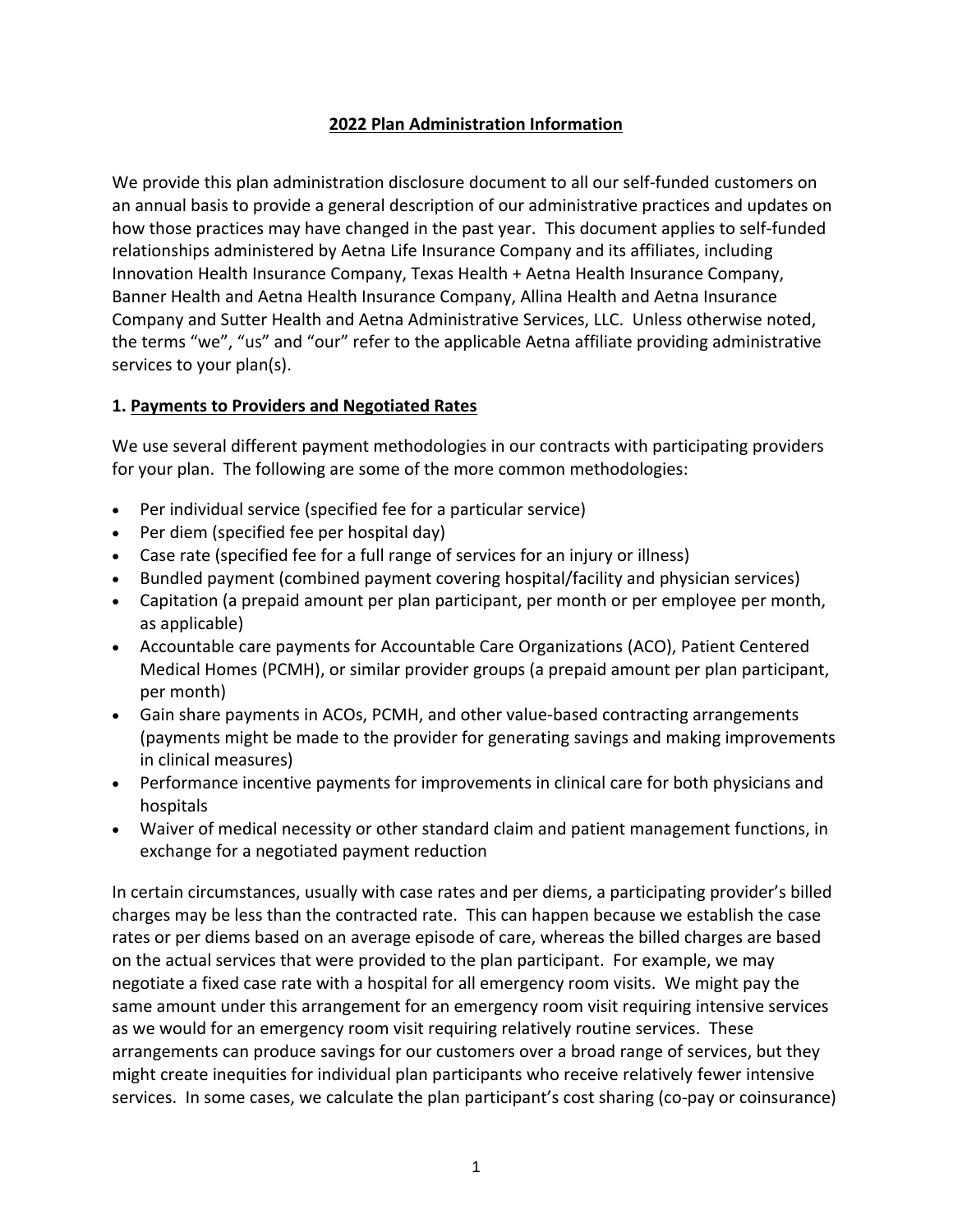based on the lesser of the provider's billed charges or the contracted rate but in other cases based on the way we have contracted with the providers, the plan participants cost share will be based on the rate we pay for the bundled services. The customer will be obligated to fund the remainder of the contracted rate.

We have a variety of different Value-Based Contracting (VBC) arrangements with many of our participating providers. These arrangements compensate providers to improve indicators of value such as, effective population health management, efficiency and quality care. Our VBC models include: Pay-for-Performance (P4P), Bundled Payments, Patient Centered Medical Homes (PCMH), and Accountable Care Organizations (ACOs). We will continue to evolve our VBC arrangements over time.

We employ a broad spectrum of different reimbursement arrangements with providers to advance the goals of improving the quality of patient care and health outcomes, while controlling costs. A customer's financial responsibility under each VBC arrangement is determined based on provider performance, using an allocation method appropriate for each particular program. These methods include: percentage of allowed claims dollars, percentage of plan participant member months, or specific savings for bundles payment cases.

We will process any payments in accordance with the terms of each VBC arrangement. In each of the VBC models, all self-funded customers reimburse us for any payment attributable to their plan when the payments are made, subject to "Issued" or "Cleared" basis funding arrangement. Each customer's results will vary. It is possible that payments paid to a particular provider or health system may be required even if the customer's own population did not experience that same financial or qualitative improvements. It is also possible that payments will not be paid to a provider even if the customer's own population did experience financial and quality improvements.

### **2. Network Provider Arrangements**

Certain (very limited) network provider contracts require us to pay claims we otherwise may deny, including those that certain providers deem medically necessary or experimental or investigational regardless of the plan's determination (but does not require us to pay for services your plan expressly excludes from coverage, such as for cosmetic surgery). We will charge your plan for these claims in order to be able to continue providing your plan's participants with access to these services on an in-network basis. Consult your Summary Plan Description (SPD) text to ensure that the description of our services accommodates such arrangements.

Aetna is now part of the CVS Health family of companies. Other entities that are also part of the CVS Health family of companies may provide services covered by your plan and, as a result, Aetna may adjudicate benefit claims and remit payments to those entities. A listing of these entities is available on request or may be found on www.cvshealth.com.

### **3. Gold Carding Programs**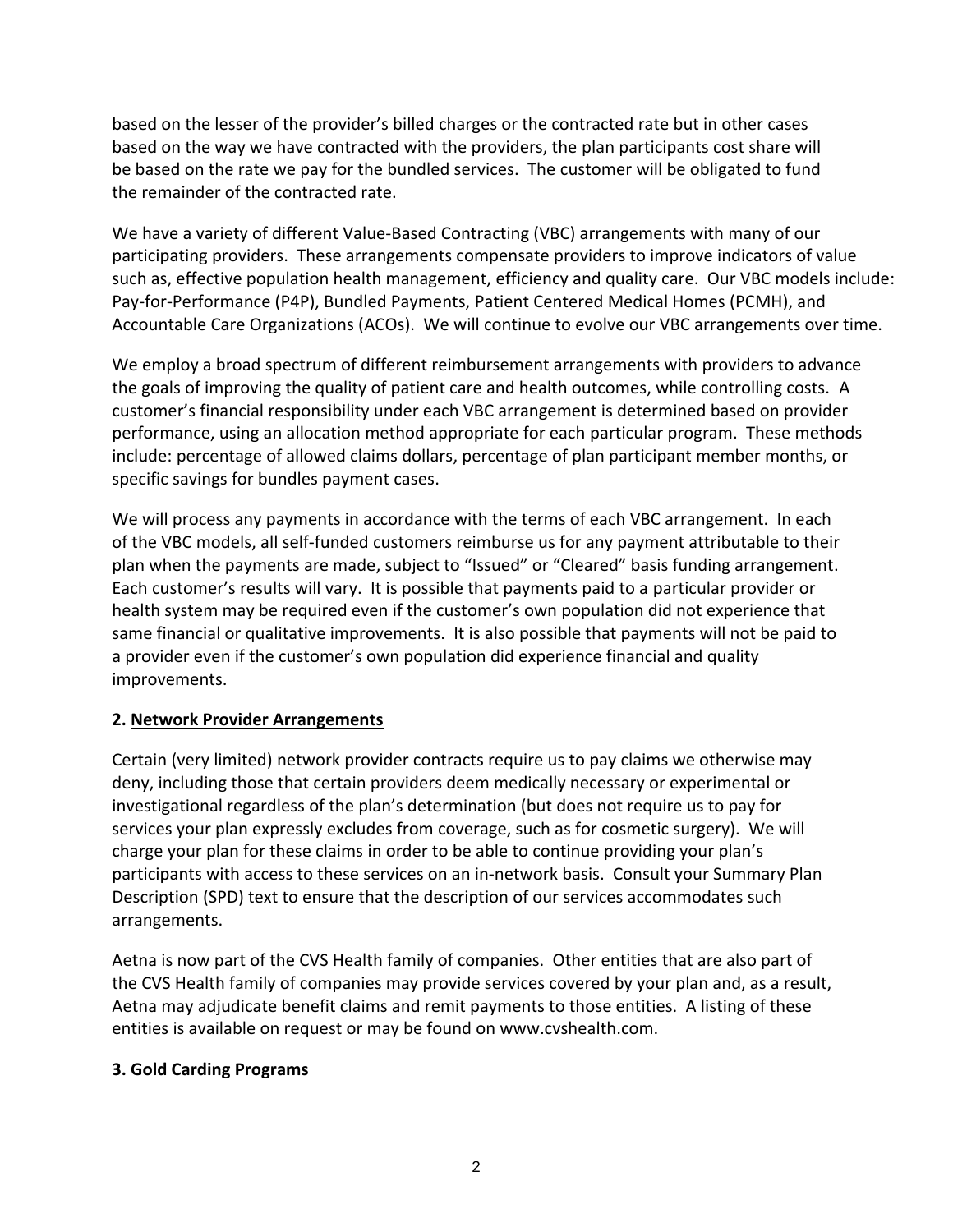Aetna or an Aetna vendor may use an abbreviated medical necessity review protocol for a select number of procedures. The protocol includes qualified providers that were chosen based on their consistent precertification approval rates and the regularity in which they follow Aetna clinical policy bulletins. Providers submit requests for authorization for the in-scope program procedure groups and requests go through a streamlined medical necessity review process. Provider performance is monitored, and audits are conducted to ensure appropriateness of services. The protocol also includes automation of approvals for certain procedures where there is an ability to automate the elements necessary for a precertification approval.

### **4. Settlements with Providers**

We sometimes have payment disputes with providers that get settled through one-time payments to the provider or to Aetna. We, in our discretion, may reasonably apportion those settlements to self-funded customers as claim adjustments and process those amounts through the customer's banking arrangement. We are usually able to apportion the settlements through a specific claim methodology, after considering our internal and external costs of recovery and distribution. Customers remain liable after termination of their agreement for their portion of any settlement payments arising from claims paid while their plan was active with us.

#### **5. Overpayments**

We reprocess any identified errors in plan benefit payments (other than errors we reasonably determine to be *de minimis*) and seek to recover any resulting overpayment by attempting to contact the party receiving the overpayment twice by letter, phone, or email. A customer may direct us not to seek recovery of overpayments from plan participants, in which event we will have no further responsibility with respect to those overpayments. All customers are required to cooperate with us in recovering overpayments.

When seeking recovery of overpayments from a provider, we have established the following process: if we are unable to recover the overpayment through other means, we may offset one or more future payments to that provider for services rendered to plan participants by an amount equal to the prior overpayment. We may reduce future payments to the provider (including payments made to that provider involving the same or other health and welfare plans that are administered by us) by the amount of the overpayment, and we will credit the recovered amount to the plan that overpaid the provider. If any Customer desires to opt out of our bulk overpayment recovery process, they can do so at any time by notifying us in writing. Customers do not have a right to recover overpayments directly from providers on their own unless their services agreement provides that right.

### **6. Submissions of Claims to Stop-Loss Carriers**

Claims are sometimes received late from health care providers or the adjudication of a claim is sometimes delayed because of necessary requests by us for additional information, or other justifiable reasons. Depending on the terms of your stop-loss policy, your stop-loss carrier may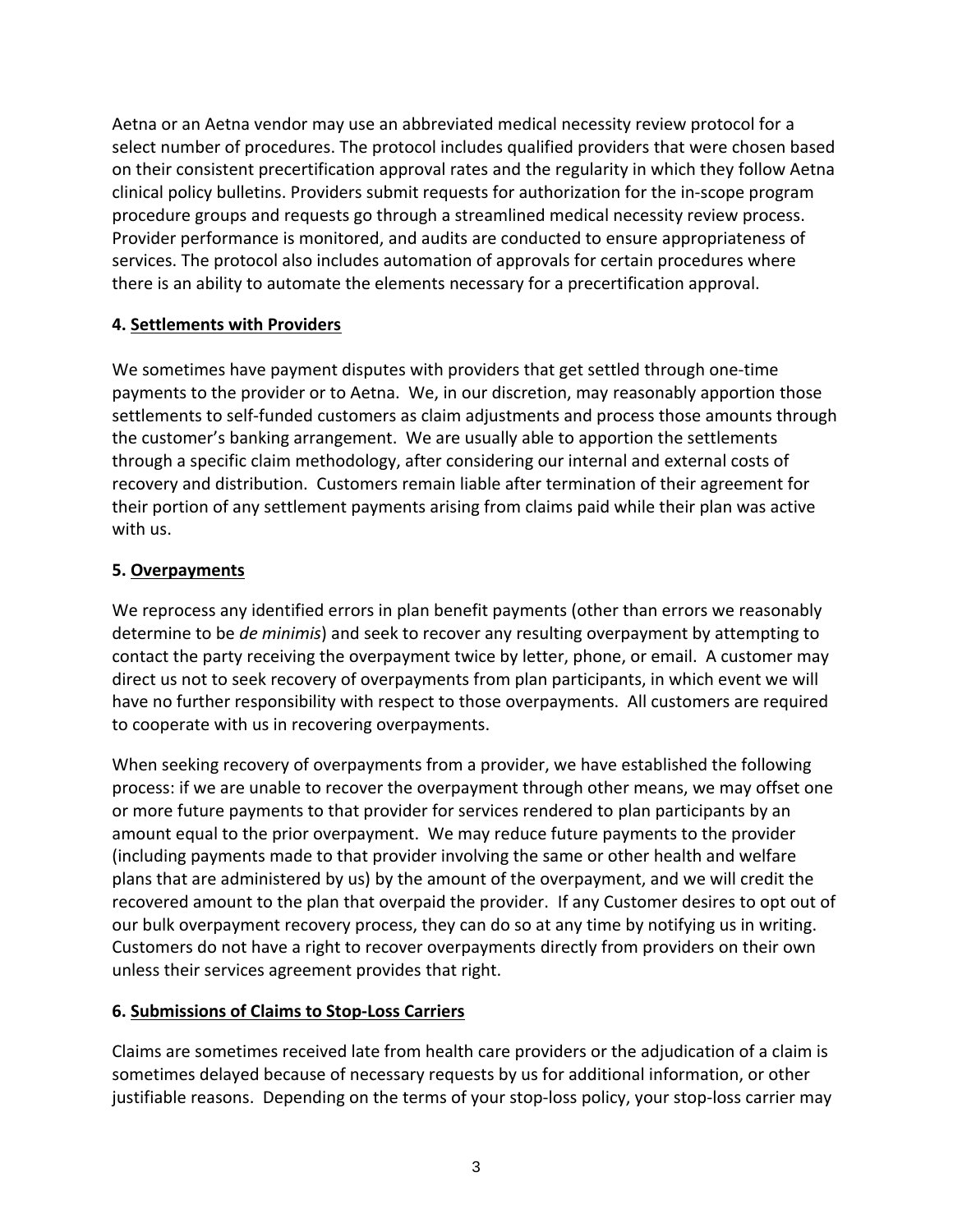deny payment on claims that are received after the timeframe set forth in the stop loss policy. We assume no responsibility if your stop loss carrier denies payment for this reason. We encourage all of our customers to consider "run-in" or "run-out" stop loss insurance coverage to cover these circumstances in which claims are not incurred and paid within the same stop loss policy period.

## **7. Delegated Relationships**

In some circumstances, we engage third parties to perform certain operations. A few examples of functions that are "delegated" in this manner include claims administration, medical management, credentialing and customer service. We are ultimately responsible for these functions and exercise oversight over the delegated activities. In some cases, we enter into these delegated arrangements with participating providers and provider organizations, including ACOs, network vendors, specialty groups and medical service organizations.

Under some of these arrangements, the vendor bills us for the health care services performed by the vendor's network of providers, as well as for the other delegated services performed by the vendor. In those situations, we determine the allowed amount, based on the vendor's contracted rate with Aetna, which may include administrative fees supporting the delegated services. For claims that are billed through these arrangements, the amount charged by or paid to the underlying provider who rendered the health care services may be higher or lower than the allowed amount used to determine what the plan and plan participant owes because the allowed amount under the plan will be our contracted rate with the vendor, and not the contracted amount between the vendor and the underlying provider who rendered the health care services.

## **8. Health-Related Services Offered to Plan Participants**

From time to time, we may provide your plan participants with information about health-related products or services offered by third party vendors or by Aetna itself or an Aetna affiliate. Such health-related products or services may include exercise, diet or other wellness programs. To the extent permitted by law, we may receive compensation from the vendor when your plan participants elect to purchase or use these products or services; however, no compensation is due to any customer in relation to these products or services.

### **9. Reporting Impermissible Disclosures**

To help prevent the impermissible disclosure of plan participant information, we have adopted extensive privacy policies and procedures. Even with these strict safeguards in place, there may be instances where a plan participant's personally identifiable or protected health information may be disclosed in an impermissible manner.

When impermissible disclosures are made, we will work to identify the root cause of the issue and correct any underlying problem, regarding this as sufficient to satisfy our duty to manage and mitigate these issues on your behalf.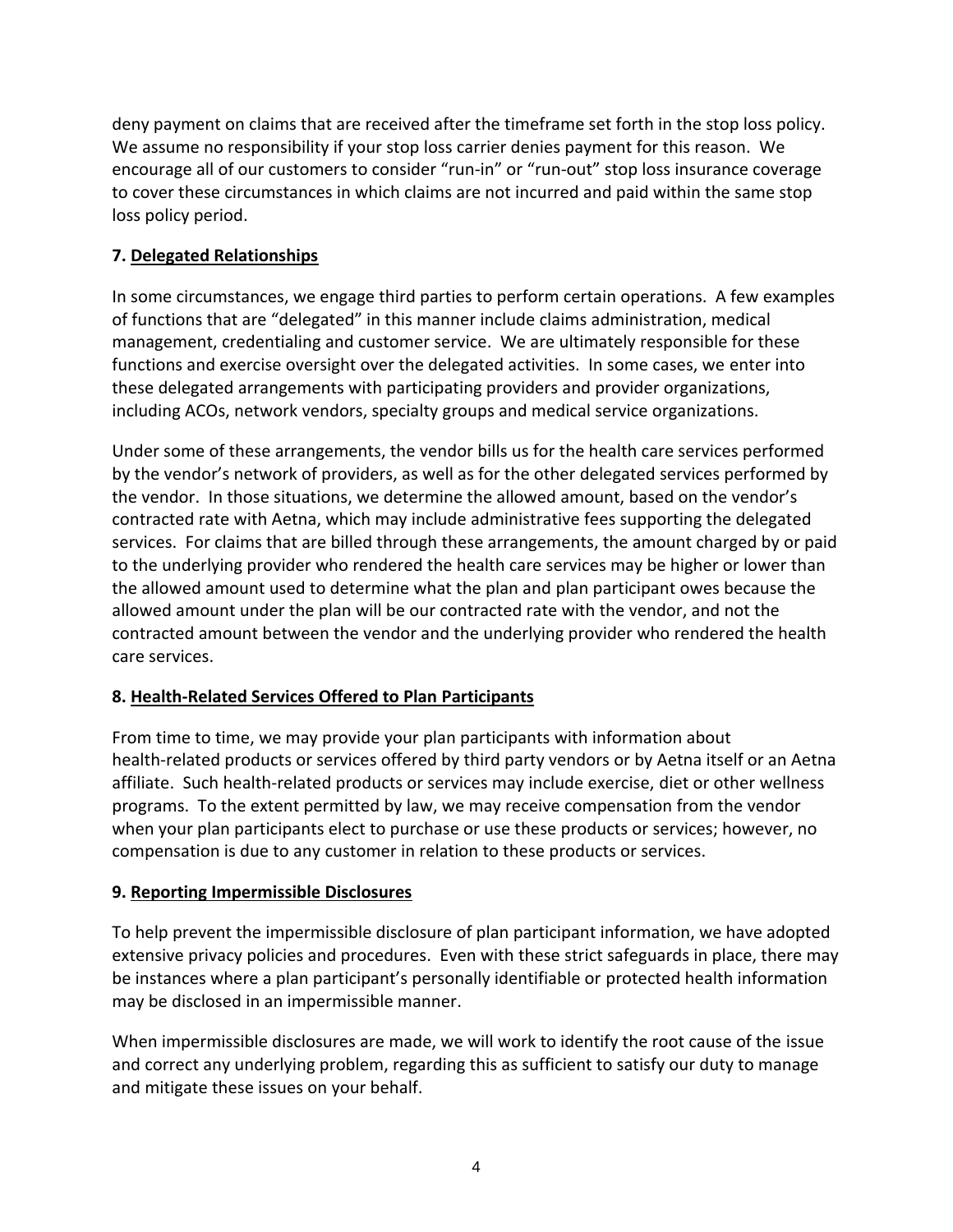In the instance of disclosures that are considered privacy breaches under state or federal law as well as those that pose a risk of identity theft, we will promptly notify you.

## **10. Use of Data**

Plan and plan participant data, which includes claim, eligibility, care management, health risk assessment, and clinical lab results, reside in Aetna's electronic data warehouse. We access claims and related data from the data warehouse for a number of mandatory and/or legally permissible purposes, including payment, health care operations, care management, reporting to governmental and other oversight agencies, public health, research and data mining activities.

In the event you request Aetna to provide plan participant data to you and/or one of your vendors or other third parties, it will be your responsibility to disclose to plan participants how and with whom their data is being shared and to obtain any required authorizations, including any authorizations required under HIPAA or other federal or state law. We may refuse to provide any data to the extent we believe disclosure of such data is not permitted or has not been properly authorized under any applicable law. We may also require the recipient to sign a non-disclosure agreement.

# **European Union: General Data Protection Regulations (GDPR)**

Aetna International has implemented a framework to follow the General Data Protection Regulation (GDPR), which became law in all European Union (EU) and European Economic Area (EEA) countries on May 25, 2018. This law gives people greater protection over their personal data, with the potential for significant fines for privacy breaches. GDPR includes requirements related to data collection, storage and usage among the companies and organizations that process personal data of individuals in the European Union.

Our self-funded domestic plans are not in scope for GDPR. To help support operational requirements of GDPR, to the extent you determine applicable, we have an option available for members in the EU or EEA to be enrolled in Aetna International plans.

# **11. How We Calculate Our Fees for the National Advantage Program (NAP)**

We calculate NAP fees as a percentage of what we save your plan on medical costs when we use NAP. Most NAP claims relate to out-of-network services, though "savings" may apply to certain in-network services if you participate in the Itemized Bill Review component of NAP. These savings result from: (i) utilizing contracted rates, either directly or through third party vendors, (ii) negotiating claim specific discounts, (iii) applying a recognized charge on facility claims, (iv) applying a recognized charge on professional claims based on commercially competitive payment amounts, or (v) reviewing itemized bills for inconsistencies and errors.

In many situations, "savings" means the difference between the NAP priced amount and the provider's billed charges. "Savings" are often calculated relative to billed charges for facility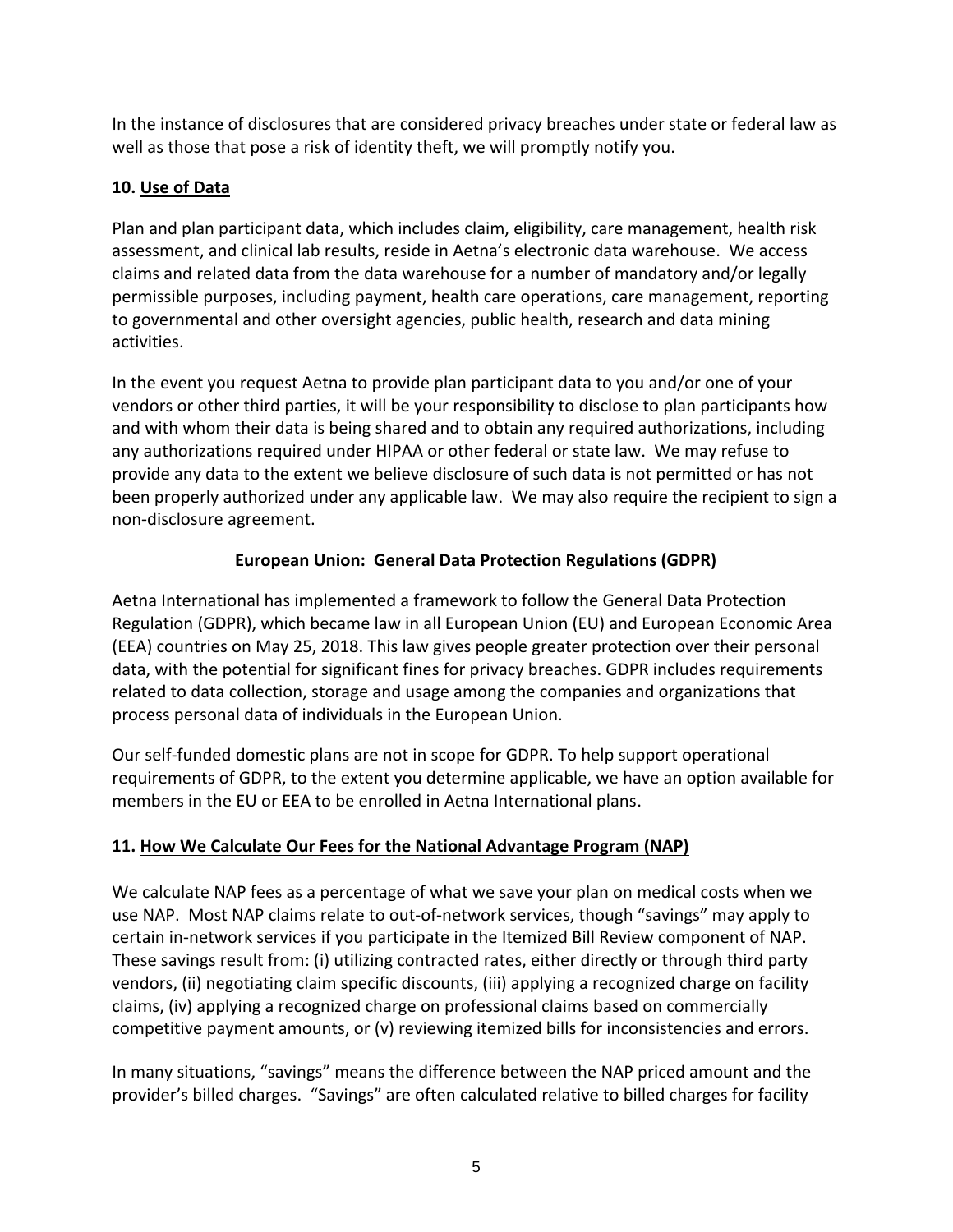services, as well as for "involuntary" out-of-network services. "Involuntary" means instances where your plan participant obtained services from a non-participating provider when a participating provider was not reasonably available. In other situations, "Savings" means the difference between the NAP priced amount and some other reference rate, such as the 80th percentile of FAIR Health or your plan's out-of-network benefit rate. This calculation methodology is often used for professional services and/or "voluntary" out-of-network services, where your plan participant could reasonably have utilized a participating provider, but instead elected to go to a non-participating provider. For claims that utilize the Itemized Bill Review component of NAP, "Savings" are calculated by comparing the in-network rate prior to the review to the reduced in-network rate.

#### **Please refer to your contractual documents for a full description of NAP and for details on how "savings" and fees are calculated for your specific Plan.**

In thinking about these fees, please note:

- 1. Absent NAP, your plan could be responsible to pay up to billed charges for emergency services that are not impacted by law (e.g., surprise billing laws/regulations).
- 2. Absent NAP, your plan participants may receive more balance bills, as NAP prevents balance billing in most situations. This includes situations when a plan participant did not have a choice to get services in-network, for example, when they get surgery in a network hospital, but anesthesiologists, radiologists or other hospital-based doctors are not in the network.
- 3. For plans with lower out-of-network benefits (e.g., 100% of the Medicare rate), your plan may pay less by applying the plan's benefit rate than by applying the NAP priced amount.

Additional details and any exceptions to the general savings described above are available upon request.

In addition, please note we quoted your other fees assuming we will keep part of the savings from NAP as agreed to in your Annual Renewal Package. This percentage is not included in the per-employee, per-month fees. We would have quoted higher fees for those other services if we could not expect to earn the NAP fees.

#### **12. Third Party Vendor or Aetna Claim Wire Billing Fees**

We retain a percentage of the savings or the recovery amount of self-funded customer's claims for certain programs such as the following:

- Coordination of Benefits
- Retroactive Terminations
- DRG and Implant Audits
- Hospital and Outpatient Bill Review
- Workers' Compensation
- Subrogation
- National Advantage Program (NAP)
- Third Party Claim and Code Review Program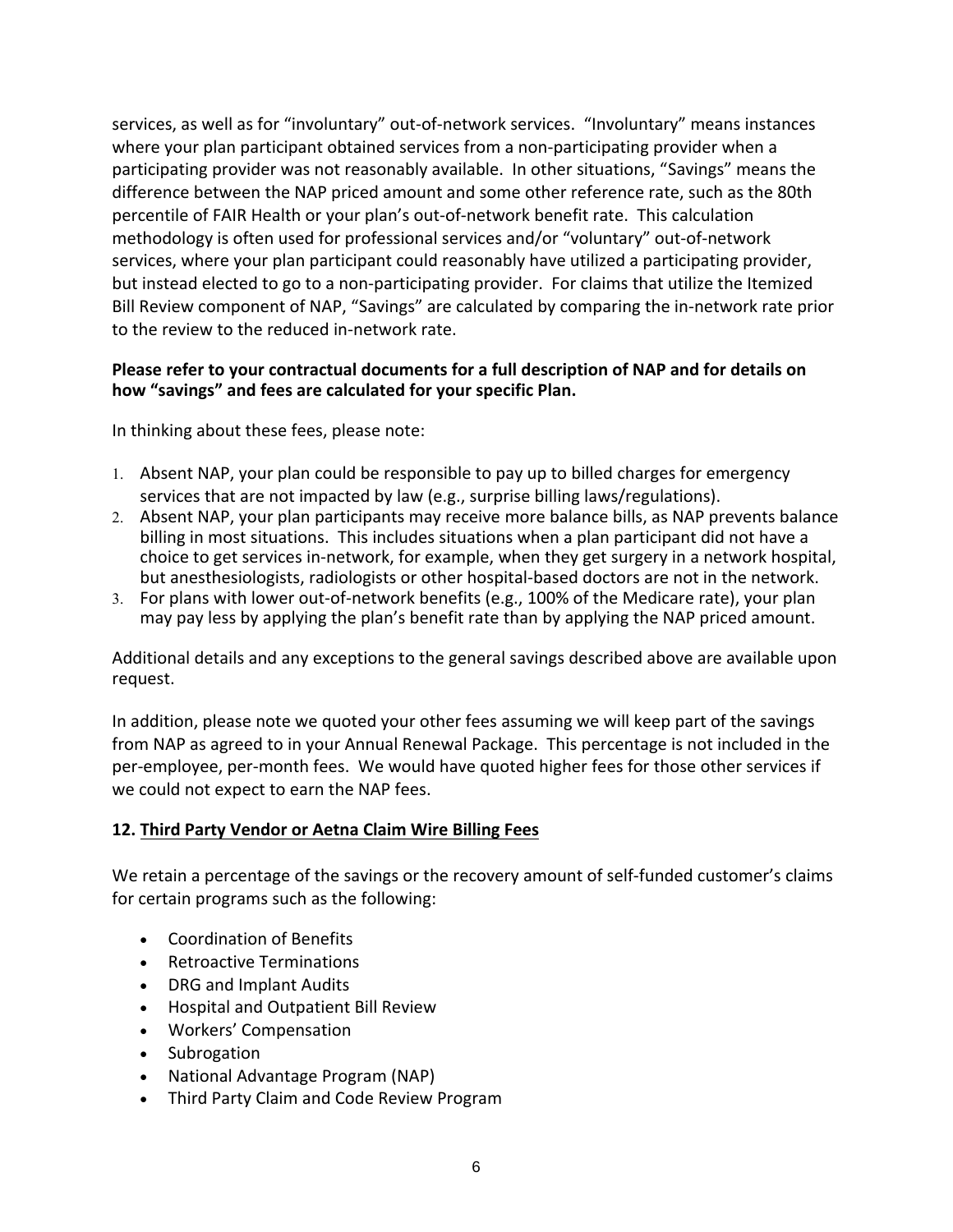- Coding Compliance (e.g., payment policy adherence, duplicative claims)
- $\circ$  Clinical Appropriateness (e.g., clinical feasibility and appropriateness of claim, chart review verification of claim)

Overpayment recovery and claim review services may be performed by Aetna or its affiliates, by an external vendor or by Aetna or its affiliates in conjunction with an external vendor.

Please refer to your Fee Schedule in the Renewal Package or Letter of Understanding for the percent of savings or the recovery amount applicable to each program.

Please refer to your Fee Schedule in the Renewal Package or Letter of Understanding for additional details on the programs listed above.

### **13. Alternate Office Processing**

In order to maintain service levels, we sometimes do workload balancing of functions from one location to another. We refer to this process as "alternative office processing." For example, alternate office processing may occur in response to a severe weather event causing excessive absenteeism in a particular location. As a result, your work may sometimes be performed at locations or in units other than those agreed upon.

### **14. PayFlex**

PayFlex (PFS) arranges for the payment of claims from funds made available by you. You authorize PFS to issue payments from a PFS account to which you remit funds for this purpose. Any interest generated on that account will generally be at federal funds rates. Interest shall be earned on such account beginning on the date funds are transferred from the customer to the account and ending on the date the check is presented for payment, the timing of which is beyond the control of PFS. Such interest shall be used to pay the fees of the financial institution with respect to the account. To the extent the interest exceeds those fees, PFS will be entitled to retain the difference. PFS will return interest in excess of these permissible amounts to you, and you agree that you will use those amounts in accordance with applicable laws, including but not limited to the Employee Retirement Income Security Act (ERISA), where applicable.

### **15. Behavioral Health Charges and Practices**

## For Self-Funded HMO Plans Administered by Aetna

The per-member, per-month (PMPM) fee that you pay for behavioral health services for your self-funded HMO product covers claim costs and administrative costs (network development and maintenance, patient management, credentialing, and, where applicable, customer service and claims processing). Fees vary by geographic area and product selection. Fees may be updated to reflect changes in cost structure. The PMPM fee may exceed or be less than the actual claims costs and administrative expenses for your plan. Overall, these arrangements generally result in a positive margin for Aetna, and such margins are retained as compensation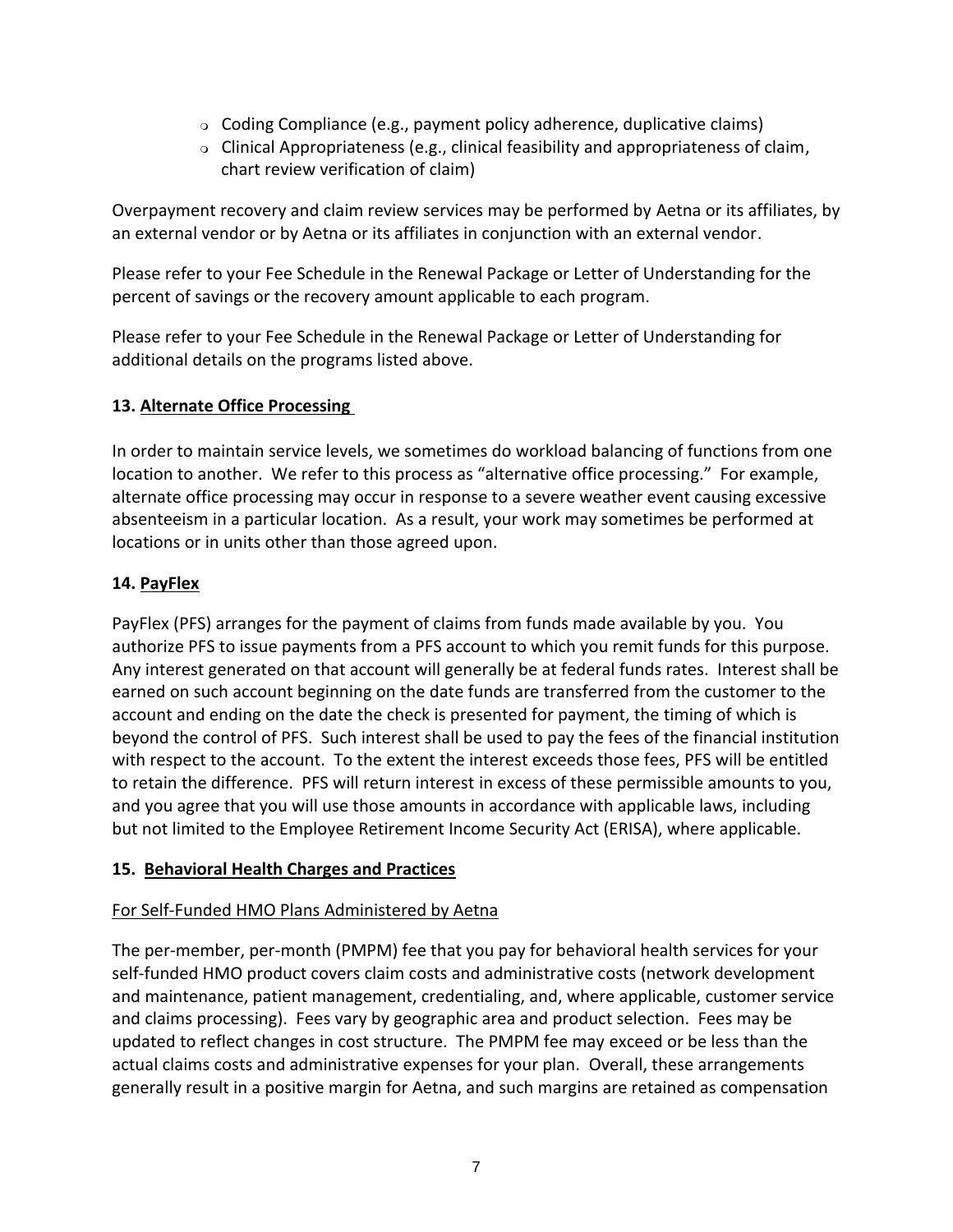for the services provided by Aetna.

### Mental Health Parity Compliance

With limited exceptions, self-funded plan sponsors have the responsibility for ensuring that the design of their plan is compliant with applicable law, including the Mental Health Parity and Addiction Equity Act (MHPAEA). To remain compliant with MHPAEA a plan sponsor should complete "quantitative treatment limit" (QTL) testing, which ensures that the financial requirements of the plan (e.g. copays, coinsurance) are compliant with MHPAEA. Aetna does not complete QTL testing for self-funded plans as MHPAEA compliance is the responsibility of the self-funded plan sponsors and member cost share is an element of plan design exclusively controlled by the self-funded plan sponsor.

Additionally, MHPAEA requires parity between medical and behavioral health "non-quantitative treatment limitations" (NQTLs) (e.g. pre-certification requirements, network reimbursement). While MHPAEA compliance is the responsibility of the self-funded plan sponsor, we recognize that as it relates to NQTLs, self-funded plans often adopt our "comparability" and "stringency" NQTL analysis we've developed in supporting our fully insured plans. In response to internal and external (e.g. regulatory) review, Aetna routinely reviews our NQTL analysis for our own fully insured plans and we take reasonable and appropriate steps to try to ensure that the design of our NQTLs are compliant with MHPAEA. To the extent your plan has not customized its plan design related to Aetna's standard NQTLs, our NQTL analysis is relevant to your ongoing NQTL compliance review. While Aetna can represent that we are taking reasonable compliance measures, due to ongoing uncertainty regarding application of MHPAEA (and its related regulatory guidance), Aetna cannot guarantee that all of the plans it provides third party administration services to will, at all times, meet MHPAEA's requirements, including the NQTL requirements.

Upon request, we can provide you our NQTL comparability analysis as well as a QTL testing informational supplement that provides Aetna's standard approach to QTL testing.

## **16. Employer and Plan Sponsor Reporting and Compliance Requirements**:

## Minimum Essential Coverage Reporting

Under Internal Revenue Code (IRC) Section 6055 health insurance issuers, certain employers, government agencies and other entities that provide Minimum Essential Coverage (MEC) to individuals must report to the IRS information about the type and period of coverage and furnish related statements to covered individuals. This information is used by the IRS to administer the individual shared responsibility provision and by individuals to show compliance with the individual shared responsibility provision.

IRC Section 6056 requires applicable large employers (those having employed an average of 50 or more full-time employees during the preceding calendar year) to report to the IRS information about the health care coverage they have offered and furnish applicable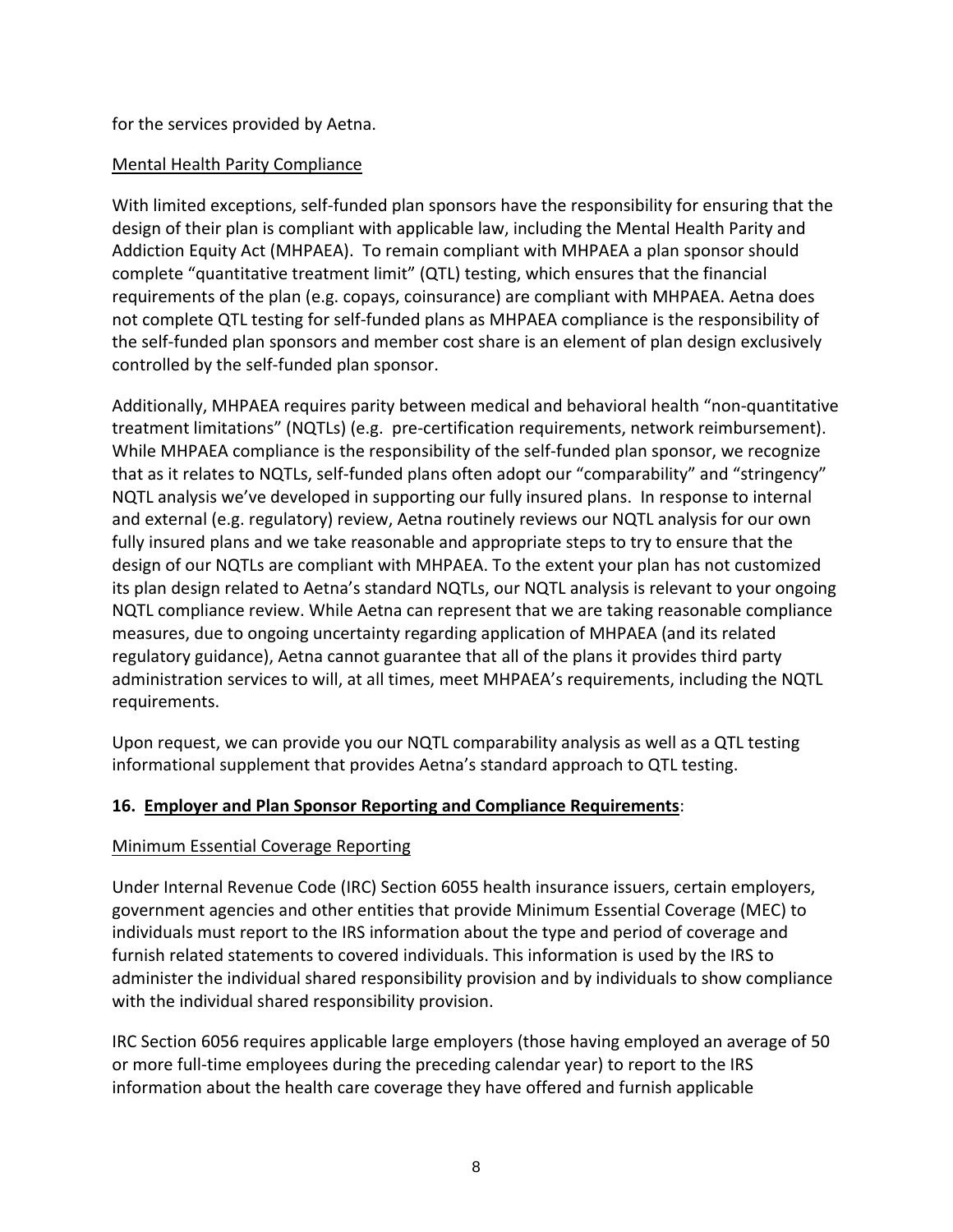statements to employees. The purpose is to allow the IRS to enforce the employer responsibility provisions.

You, as the plan sponsor are responsible for collecting and reporting the information to both the IRS and your employees pursuant to your obligations under both Sections 6055 and 6056. For the collection, you may use a combined form for your 6055 and 6056 reporting. You, as the self-funded plan sponsor, must file returns under the 6055 and 6056 requirements with the IRS no later than February 28 of the year following coverage (if filing on paper) or March 31 if filing electronically. A statement must be furnished to employees by January 31 of the year succeeding the calendar year to which the return relates.

### ERISA Reporting and Disclosures

You, as the customer, employer and/or plan sponsor, are responsible for creating and distributing certain reports and disclosures required by the ERISA. These include:

- Summary plan descriptions (SPD)
- Summary of material modifications (SMM)
- Summary annual reports (SAR)

At your request, we will develop draft Summary of Benefits and Coverage (SBC) documents, subject to your review and final approval. Draft SBCs will be based on plan design information that you provided for the products or services administered under your Agreement with us, as well as any additional pharmacy or behavioral health carve out information you provide. SBCs are not required for "retiree-only plans" as defined by the Affordable Care Act (ACA) and we won't be supporting generation of SBCs for "retiree-only plans." We charge a fee for the preparation of draft SBCs.

You are responsible for reviewing and approving any SBCs with your legal counsel. We are not responsible or liable for the content or distribution of any of your SBCs, regardless of the role we have played in the preparation of the documents. The production of SBCs will not be subject to Service or Performance Guarantees.

The SBC must include statements about whether the plan or coverage provides MEC and if the coverage meets minimum value (MV) requirements. Under the ACA, MV and MEC determinations are your responsibility. We will include the MV and MEC statements in SBCs produced for plans, however, we won't make the final MV or MEC determinations. We will review the MV standard for the plans based on the MV calculator criteria provided by the Department of Health and Humans Services (HHS). We will provide the SBC in editable format, so you can update MV and MEC statements within the document to reflect your determination for each plan. We don't provide legal or tax advice, and suggest you consult with your legal and tax consultants when making determinations. We don't have responsibility or liability regarding the MV or MEC evaluation, regardless of the role we played in reviewing/producing the SBC documents.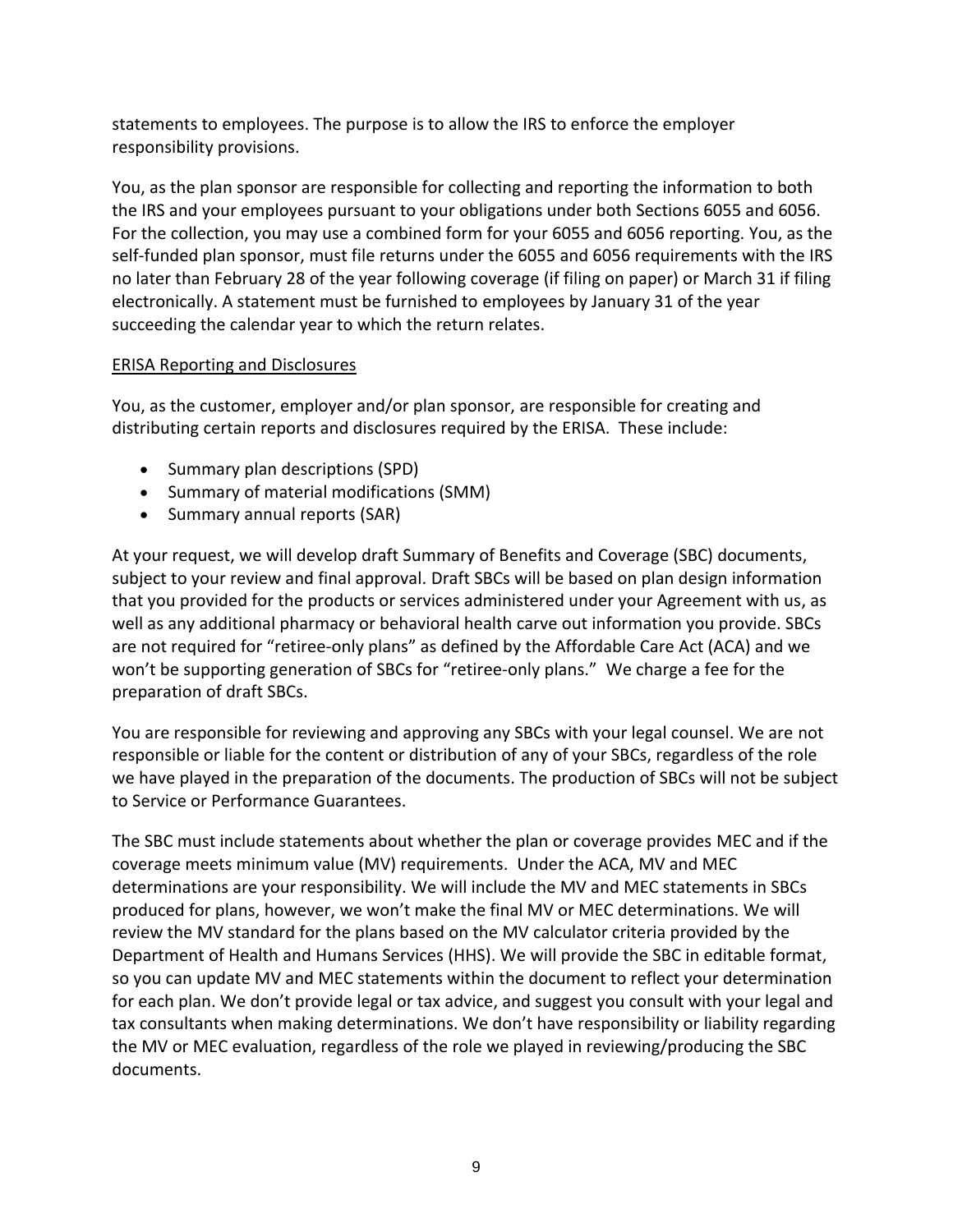#### Wellness Programs

We offer several different wellness incentives and rewards programs that you may choose from to offer to your members. We, or our third party vendor, will administer and distribute any wellness incentives or rewards earned to your members based on the programs selected under the direction and control of your plan. The wellness incentives and rewards earned through these programs may be taxable for your members. We will provide you reporting which will identify members who have each earned such wellness incentives or rewards. These reports will provide you with the data needed for any tax information reporting requirements that you determine are necessary. However, you, as the plan sponsor, are responsible for complying with all tax information reporting requirements regarding any wellness incentives or rewards earned through these programs (cash, cash equivalent, or other tangible property) and provided by us or our third party vendor to your members.

You, as the plan sponsor, are also responsible for creating and distributing certain notices and obtaining any required authorizations that may be required under applicable law, including the Health Insurance Portability and Accountability Act (HIPAA), the Age Discrimination in Employment Act (ADA) and the Genetic Information Nondiscrimination Act (GINA).

#### **PHARMACY BENEFIT**

#### **Rebate Arrangements**

Aetna's affiliate, CVS Caremark, contracts for its own account with pharmaceutical manufacturers to obtain prescription drug formulary rebates directly attributable to the utilization of certain prescription drugs by plan participants. CVS Caremark may share these rebates with Aetna. Your fee quote and agreement with Aetna will specify the extent to which these rebates are shared with you. Rebates are collected at various times during the year and disbursed to self-funded customers at regular intervals. We do not pay interest on amounts held by Aetna pending distribution.

Rebates earned through drugs administered under your medical benefit plan (rather than your pharmacy benefit plan) are not shared with you. Such amounts are retained by Aetna as compensation for Aetna's efforts in administering your benefit plans. Payments or rebates from drug manufacturers that compensate Aetna for the cost of developing and administering value-based rebate contracting arrangements when drug therapies underperform thereunder also will be retained by Aetna.

Rebate projections can be impacted by several factors, including plan changes, changes in utilization and demographics.

### **Other Payments**

The term "rebates" referenced above does not mean or include any manufacturer administrative fees that may be paid by pharmaceutical manufacturers to cover the costs related to the reporting and administration of our agreements with the pharmaceutical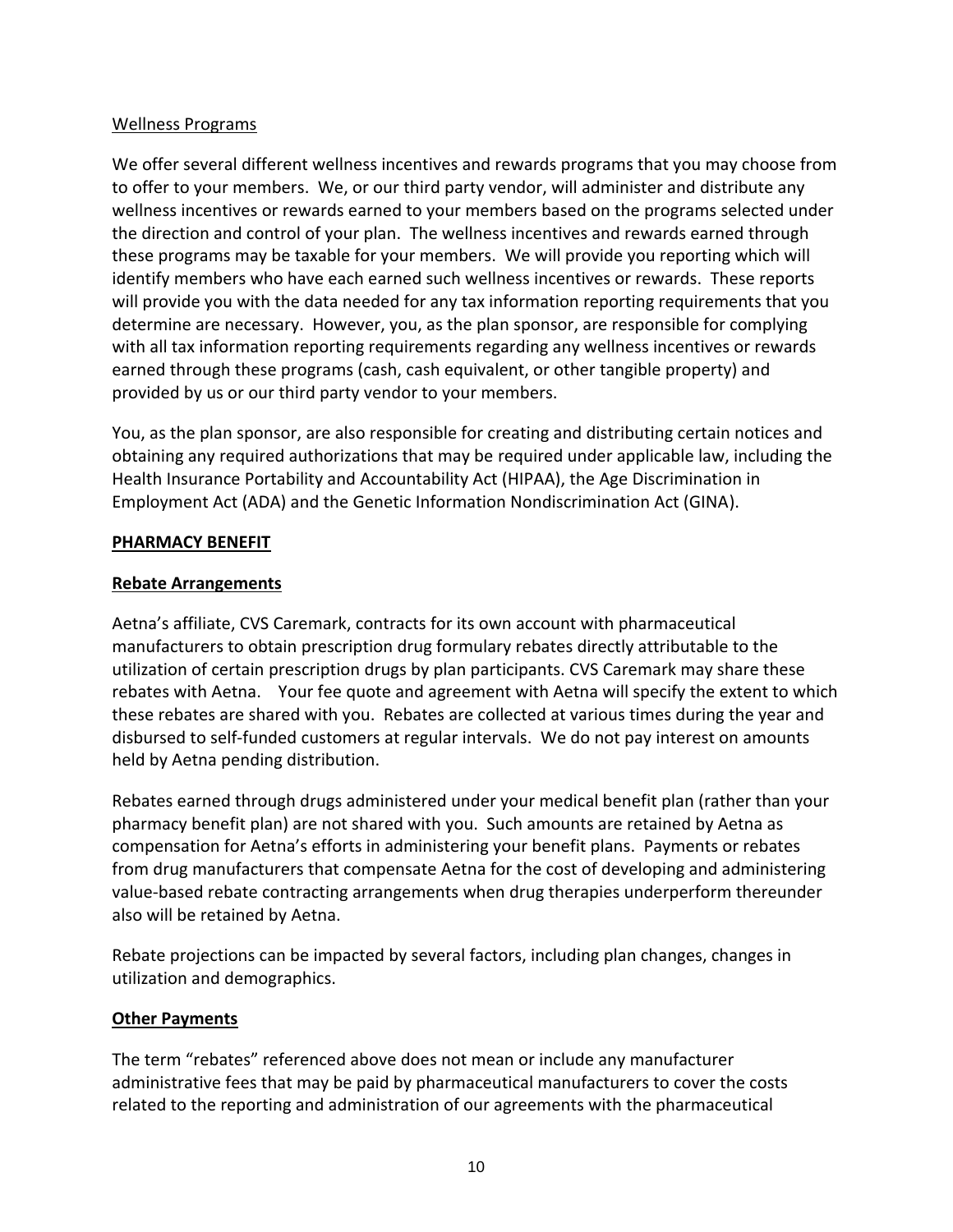manufacturers. Such manufacturer administrative fees are not included in rebate sharing arrangements.

Aetna or CVS Caremark may also receive other payments from drug manufacturers and other organizations that are not rebates. These payments are generally for one of two purposes: (i) to compensate Aetna of CVS Caremark for bona fide services it performs, such as the analysis or provision of aggregated data; or (ii) to reimburse Aetna or CVS Caremark for the cost of various educational and other related programs, such as programs to educate physicians and plan participants about clinical guidelines, disease management and other effective therapies. These payments are not considered rebates and are not included in rebate sharing arrangements with customers.

CVS Caremark may also receive network transmission fees from its network pharmacies for services it provides for them. These amounts are not considered rebates and are not in rebate sharing arrangements. These amounts are also not considered part of the calculation of claims expense for purposes of discount guarantees.

Customers agree that the amounts described above are not compensation for services provided by either Aetna or CVS Caremark, and instead are received by Aetna in connection with network contracting, provider education and other activities Aetna conducts across its book of business. Customers further agree that the amounts described above belong exclusively to Aetna or CVS Caremark, and customers have no right to, or legal interest in, any portion of the aforesaid amounts received by Aetna or CVS Caremark.

### **Formulary Administration**

Aetna offers several versions of formulary options to its customers. Prior to the implementation of your formulary, you agreed that you made your formulary selection as a matter of your plan design and you acknowledged that you have the sole discretion and authority to select the formulary that will be used in connection with your plan. From time to time Aetna may propose modifications to the drugs and supplies included on your formulary as a result of various factors, including market conditions, clinical information, cost and rebates. These changes generally occur quarterly, and you will receive prior notice before any such change. You have the right to elect to not implement any such addition or deletion subject to Aetna's ability to operationally administer such election and, if so, Aetna's reservation of right to make appropriate and equitable financial changes resulting therefrom as described in your pharmacy benefits agreement.

In evaluating clinically and therapeutically similar drugs to be recommended for inclusion in a formulary, Aetna reviews the costs of drugs and considers rebates negotiated between Aetna and drug manufacturers. Consequently, a drug may be included on a formulary that is more expensive than a non-formulary alternative before any rebates Aetna may receive from a drug manufacturer are taken into account. In addition, certain drugs may be chosen for formulary status because of their clinical or therapeutic advantages or level of acceptance among physicians even though they cost more than non-formulary alternatives. The net cost to a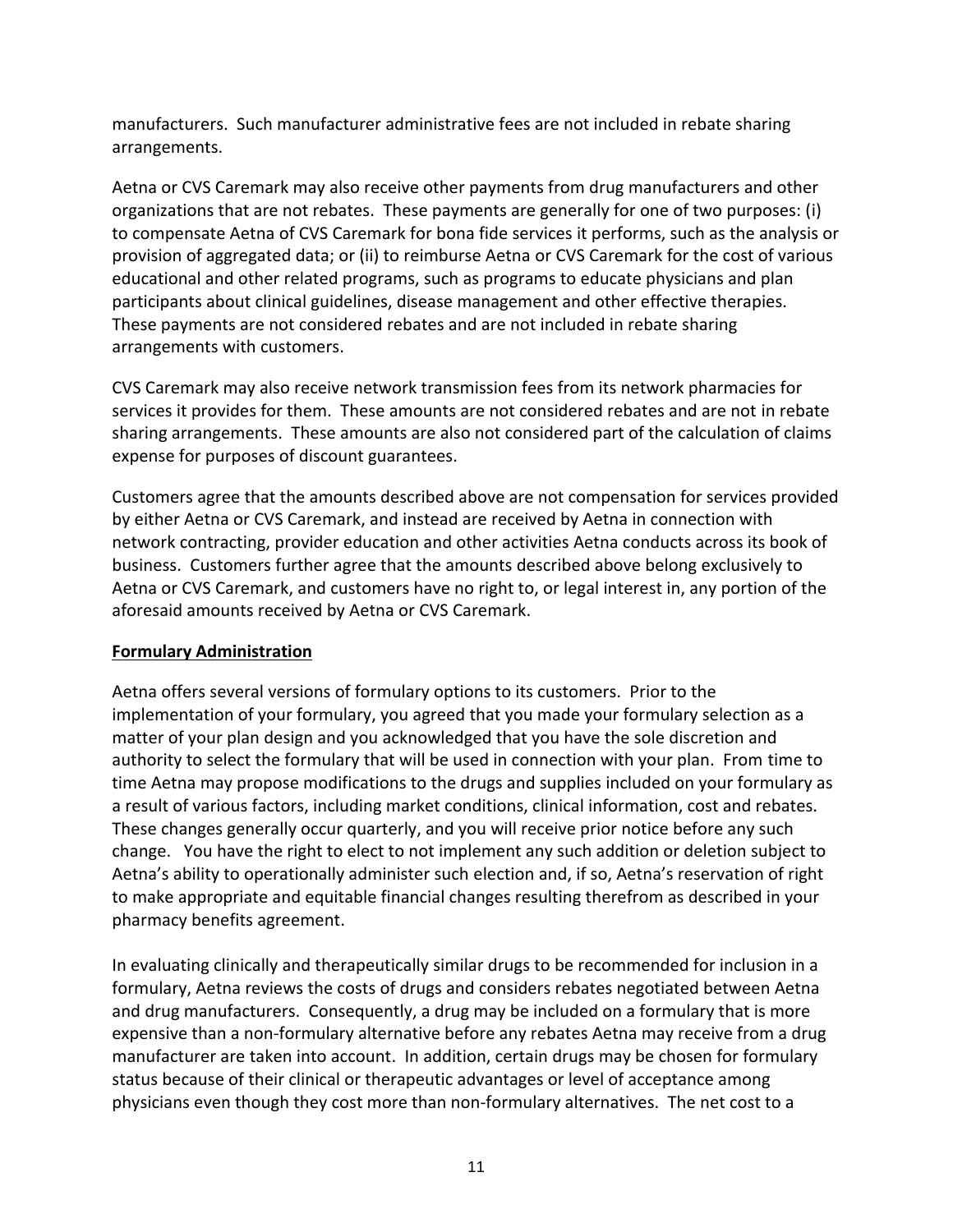self-funded customer for covered prescriptions will vary based on: (i) the terms of Aetna's arrangements with CVS Caremark or participating pharmacies, (ii) the amount of the plan participant's co-payment, coinsurance or deductible obligation under the terms of the plan, and (iii) the percentage, if any, of rebates to which the customer is entitled under its Agreement with Aetna. As a result, a self-funded customer 's actual claim expense per prescription for a particular formulary drug may in some circumstances be higher than for a non-formulary alternative.

In prescription plans with a deductible or copayment or coinsurance tiers, use of formulary drugs generally will result in lower costs to plan participants. However, where the prescription plan utilizes a deductible or copayments or coinsurance calculated on a percentage basis, there could be some circumstances in which a formulary drug would cost the plan participant more than a non-formulary drug because: (i) the negotiated pharmacy payment rate for the formulary drug may be more than the negotiated pharmacy payment rate for the non-formulary drug, and (ii) rebates received by Aetna from CVS Caremark are not reflected in the cost of a prescription drug obtained by a plan participant.

### **Benefit Plan Design**

Customer acknowledges that it is responsible for determining whether products or services added by Customer to the Benefit Plan Design are compliant with the laws applicable to Customer's plan.

### **Choose Generics Program**

Choose Generics is an option that customers may elect to encourage plan participants to receive the generic version of a medication. Under this program, plan participants can choose to obtain the brand medication at a higher than normal cost share (subject to the exceptions described in the paragraph immediately below). Such higher cost share will be equal to the brand copay plus the difference in the cost between the brand medication and its generic equivalent. The cost differential is not applied to the plan participant's deductible.

If no generic equivalent medication or corresponding maximum allowable cost (MAC) amount is available or the prescriber has written "dispense as written" on the prescription order, the cost differential described above is not applied to the plan participant's higher cost share. In some instances, a brand medication is not eligible for a corresponding MAC amount due to formulary and/or rebate contract requirements that prohibit application of "plan participant pay the difference" logic or mandate minimum copay tiers. In other instances, a brand drug may not be eligible for a corresponding MAC amount due to supply and/or pricing considerations.

## **Participating Retail Pharmacy Network**

Aetna subcontracts the participating retail pharmacy network to its affiliate, CVS Caremark. CVS Caremark, in turn, contracts with retail pharmacies to provide customers and plan participants with access to pharmacy services, including the dispensing of prescription drugs to individuals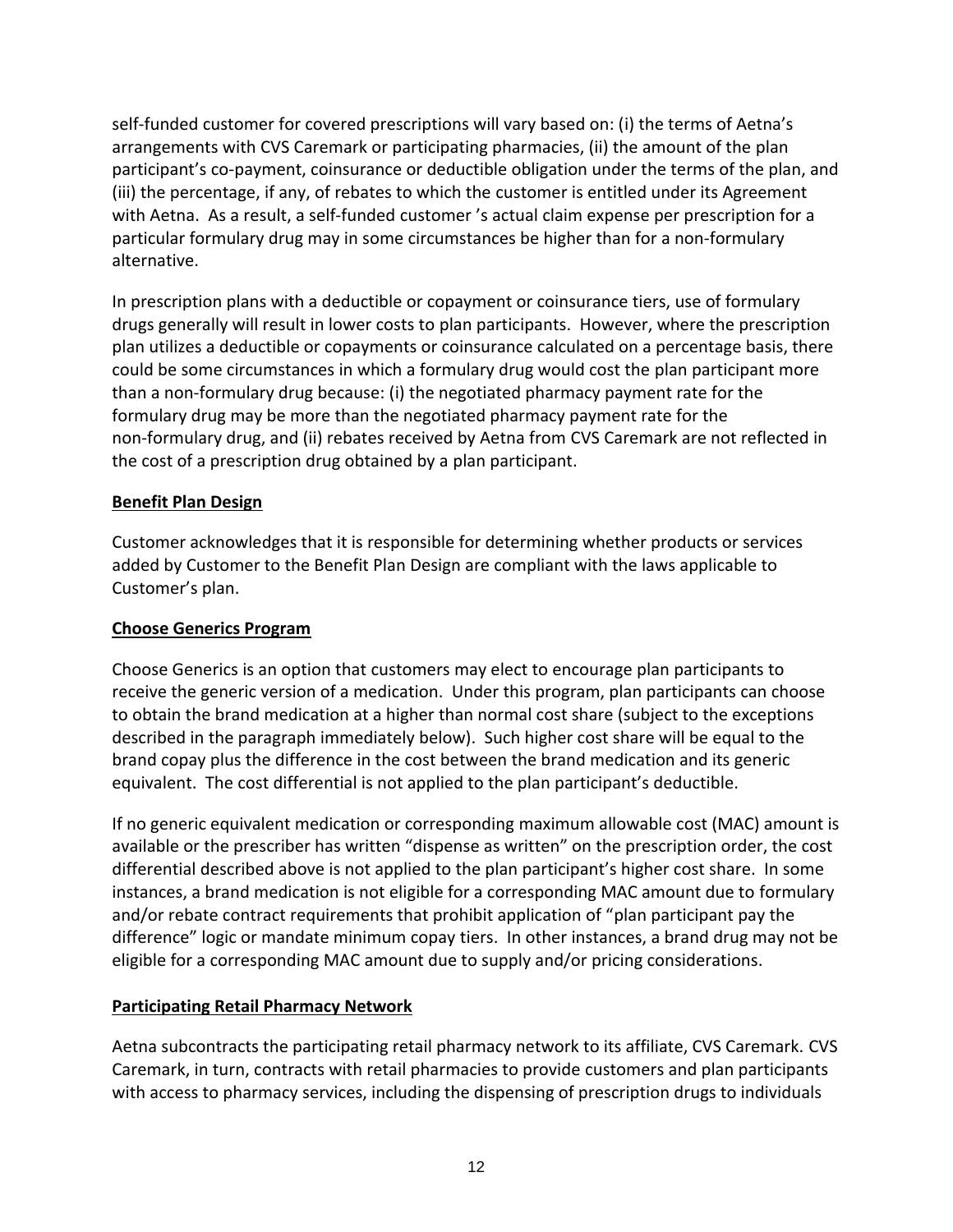who receive benefits from customers for whom Aetna provides pharmacy benefit management services. The prices negotiated and paid by CVS Caremark to participating retail pharmacies vary among pharmacies in the network, and can vary from one pharmacy product, plan or network to another.

Aetna frequently enters into "lock-in" or "traditional" pricing arrangements with self-funded customers. Under these arrangements, Aetna and the customer agree upon uniform or "lock-in" prices to be paid by the customer for retail pharmacy claims. This price, which is generally reconciled on an aggregate basis over a period of time and not on a claim-by-claim basis, may exceed or be less than the amount Aetna pays CVS Caremark, for the claims. It may also exceed or be less than the amount CVS Caremark pays the retail pharmacies. Overall, lock-in pricing arrangements generally result in a positive margin for Aetna and CVS Caremark, and such margins are retained as compensation for the services provided by Aetna and CVS Caremark.

Payment rates established between Aetna and its PBM subcontractor and between Aetna's PBM subcontractor and retail pharmacies may provide for different rates of payment depending on the size of the Aetna customer. In general, lower rates are paid for customers with 300 or more employees.

### **Generic Drug Cost**

Aetna uses different methods for establishing pricing for generic drugs or brand name drugs whose patents have expired. Often Aetna establishes a single fixed price for these drugs, referred to as the "maximum allowable cost" or MAC. Sometimes when a drug first comes off patent or is not readily available from manufacturers, Aetna continues to use pricing equivalent to brand drug pricing.

### **Pharmacy Discount and Dispensing Fee Financial Guarantees**

From time to time, Aetna may reconcile pharmacy discount and dispensing fee financial guarantees negotiated with customers. Aetna is not obligated to pay interest on any amounts owed to customers resulting from such reconciliations.

### **Retail Pharmacy Audits**

Aetna has engaged CVS Caremark to perform periodic on-site audits of the retail network pharmacies. These audits may result in recoupment of funds paid for invalid or incorrectly billed claims. Such recoupments are generally credited to self-funded customers, less a percentage fee paid to compensate CVS Caremark for performing the audits. However, a "lock-in" customer would not receive a credit for claims that were adjudicated at the wrong rate because the customer would pay the same "lock-in" price regardless of the amount paid to the retail pharmacy.

### **REFERRAL AND PRIMARY CARE SELECTION POLICIES**